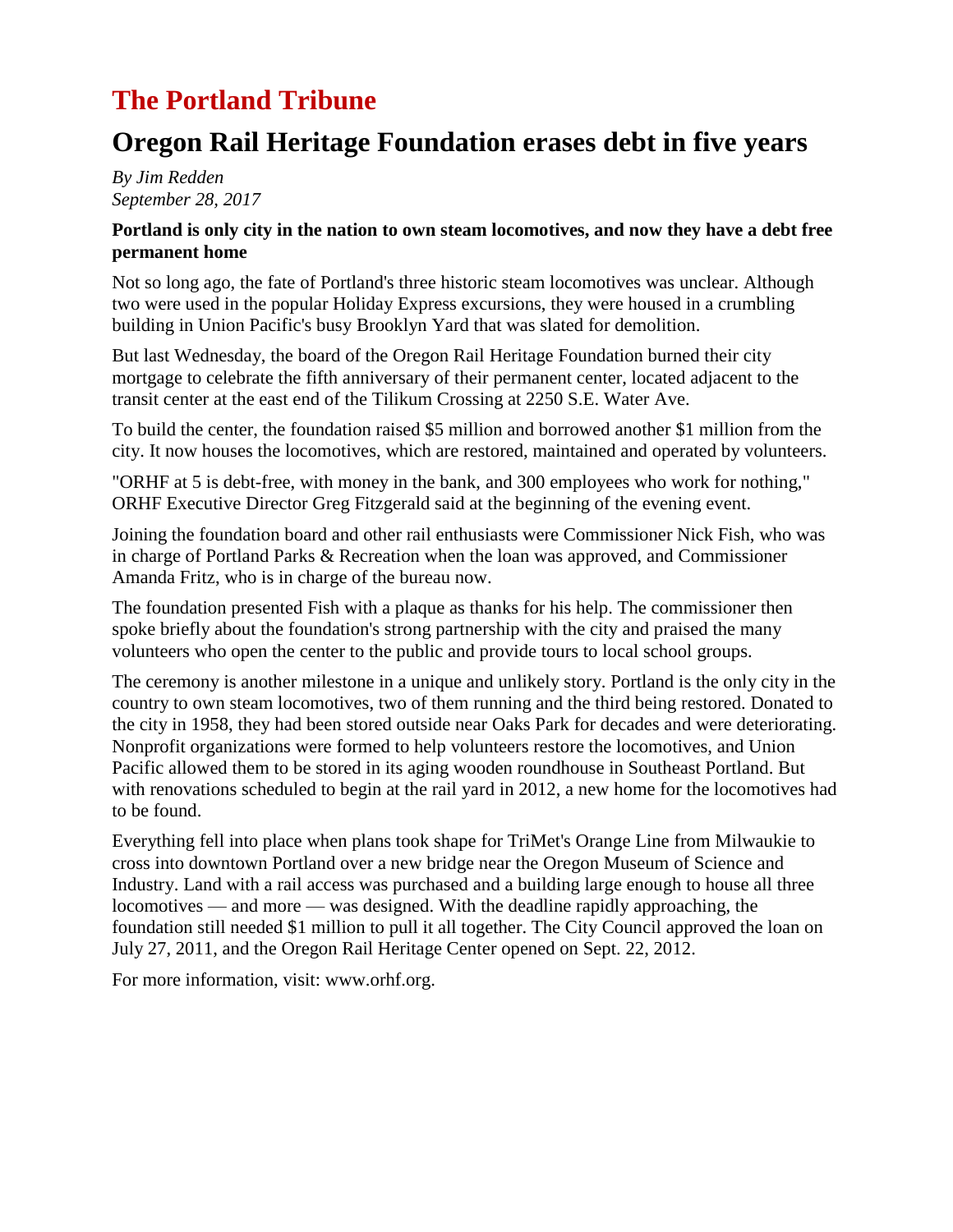# **City: Water safe, but crypto found again**

*By Jim Redden September 27, 2017*

#### **Portland Water Bueau says water supply is still safe, but advises those with immune problems to take precautions**

According to a late Wednesday afternoon press release from the bureau, Cryptosporidium was detected in test results from a sample collected on Sept. 24. This is the first detection since a series from January to March of this year.

Bureau officials say they believe water from the watershed — the primary source of water for Portland and many suburban communities — is still safe to drink.

"At this time, the bureau and public health partners at Multnomah County continue to believe Bull Run water is safe to drink," Portland Water Bureau Administrator Michael Stuhr said in the release. "We will continue to monitor for Cryptosporidium, protect the watershed, notify the public, and work with our health partners to make the best decisions for public health."

According to the release, as always, the bureau recommends that people with severely weakened immune systems seek specific advice from their health care providers about drinking water.

Since the earlier detections, the City Council has approved the construction of a filtration plant that could cost up to \$500 million that would remove the microorganism and other contaminants from the Bull Run water. It cannot be complete for another 10 years or so, however.

The bureau has monitored for crypto — as the microorganism is commonly called — under conditions of a variance for its treatment issued by the Oregon Health Authority. As a result of the detections earlier this year, the Oregon Health Authority (OHA) informed the Portland Water Bureau that the variance from treating for crypto would be revoked no later than Nov. 22, 2017.

"We continually monitor for human illness caused by Cryptosporidium but since past detections of Cryptosporidium oocysts in Bull Run water have not been associated with an increase in human disease, I do not expect it to be different this time," Multnomah County Health Officer Dr. Paul Lewis said in the release.

Sampling results are posted at www.portlandoregon.gov/water/cryptoresults.

Customers with questions regarding water quality can call the Water Line at

503-823-7525.

## **Sources Say: Merkley confirms presidential aspirations**

*By Jim Redden September 28, 2017*

#### **Plus, new candidates eye Saltzman's coveted seat and Fish funded park where foe announces candidacy**

Although Democratic U.S. Sen. Jeff Merkley has not yet told Oregon voters he won't be running for re-election in 2020, the influential Politico website reports that he is seriously considering running for president then.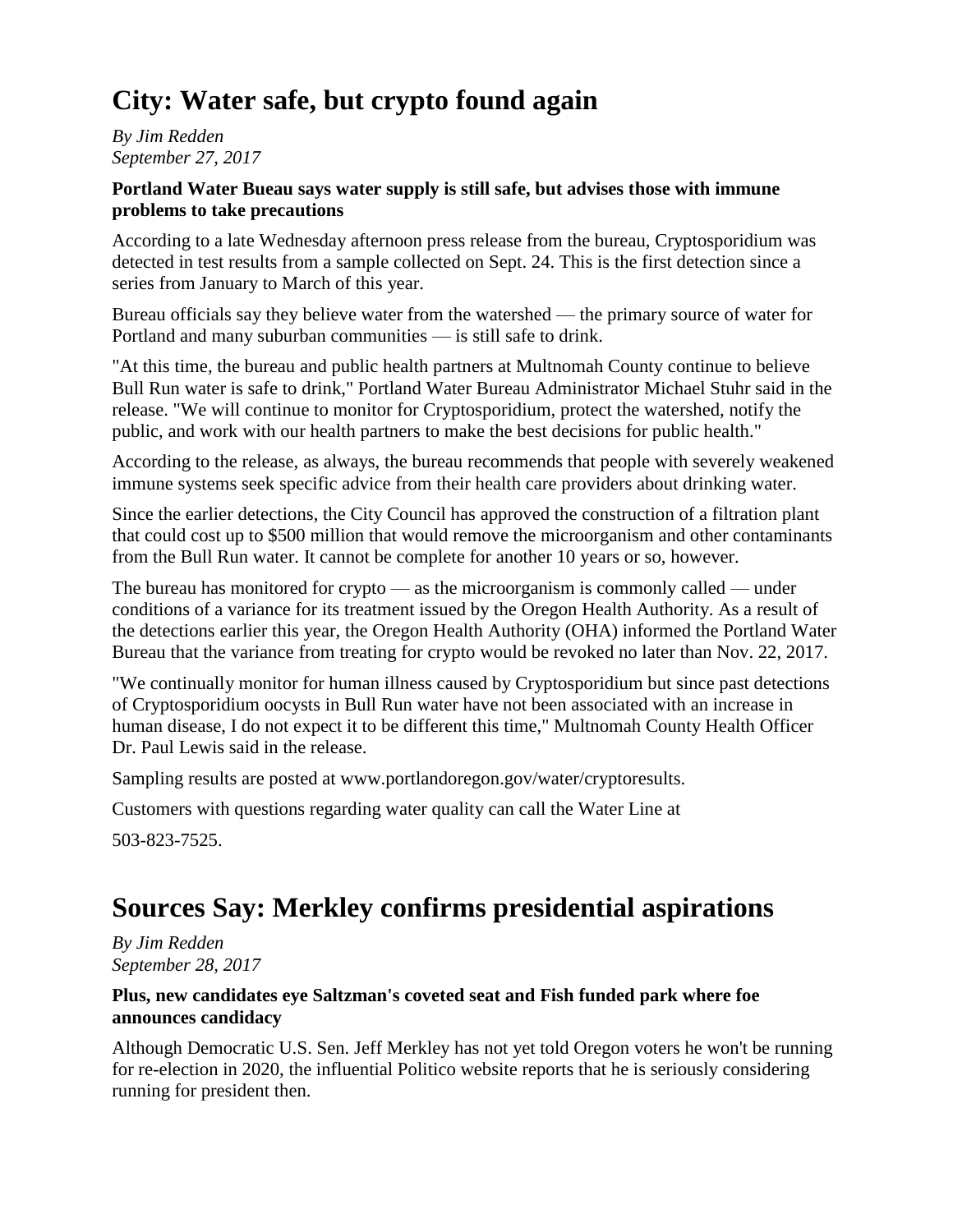"Almost no one knows who he is, but there may be a spot for Jeff Merkley on the left flank of the 2020 Democratic primary — and he wouldn't rule out running even if Bernie Sanders and Elizabeth Warren are running," Politico said in a Sept. 19 online story headlined, "Meet the leader of the vast left-wing conspiracy."

The Oregon Constitution prohibits candidates from running for two lucrative offices at the same time — including vice president, if that's his strategy.

According to the story written by Edward-Isaac Dovere about Merkley's activities in one early primary election state, "He's already beaten Warren to Iowa, and he spent more time in Des Moines this month than Sanders has since last year's caucuses."

Dovere admits Merkley needs more national exposure, however, writing, "Merkley could use some buzz outside the Beltway — though inside Washington, he is very much a player, having quietly brought together leading groups on the left for what's become a regular series of pragmatic, action-focused meetings."

You can read the Politico article at tinyurl.com/ybv79l9n.

#### **New candidates eye Saltzman's coveted seat**

More candidates have either declared or expressed interest in running for Commissioner Dan Saltzman's seat since he announced he would not seek re-election.

Those who have formally announced now include NAACP of Portland President Jo Ann Hardesty, Multnomah County Commissioner Loretta Smith, and Downtown Neighborhood Association President Felicia Williams. Expressing interest are Metro Councilor Sam Chase and architect Stuart Emmons, who finished in third place with 14 percent of the vote in the May 2016 primary when he ran against former Commissioner Steve Novick.

Other potential candidates are expected to surface in coming weeks because council seats don't open up very often. Fifteen people ended up filing for mayor in 2016 after incumbent Charlie Hales pulled out of the race.

#### **Fish funded park where foe announces candidacy**

Environmental activist Julia DeGraw picked an unlikely place to kick off her uphill campaign against Commissioner Nick Fish on Sept. 16 — the East Portland Community Center, which features a playground built as part of the E-205 Initiative that Fish launched when he oversaw Portland Parks & Recreation.

News coverage at the time said Fish announced the initiative to increase parks east of I-205 on May 6, 2011, before a group of about 30 neighborhood and parks activists. They were reportedly so happy to hear the news that "they applauded and marked the event with a toast of sparkling apple cider."

Fish spoke at the groundbreaking for the playground at East Holladay Park the next year. It was the department's biggest project that summer.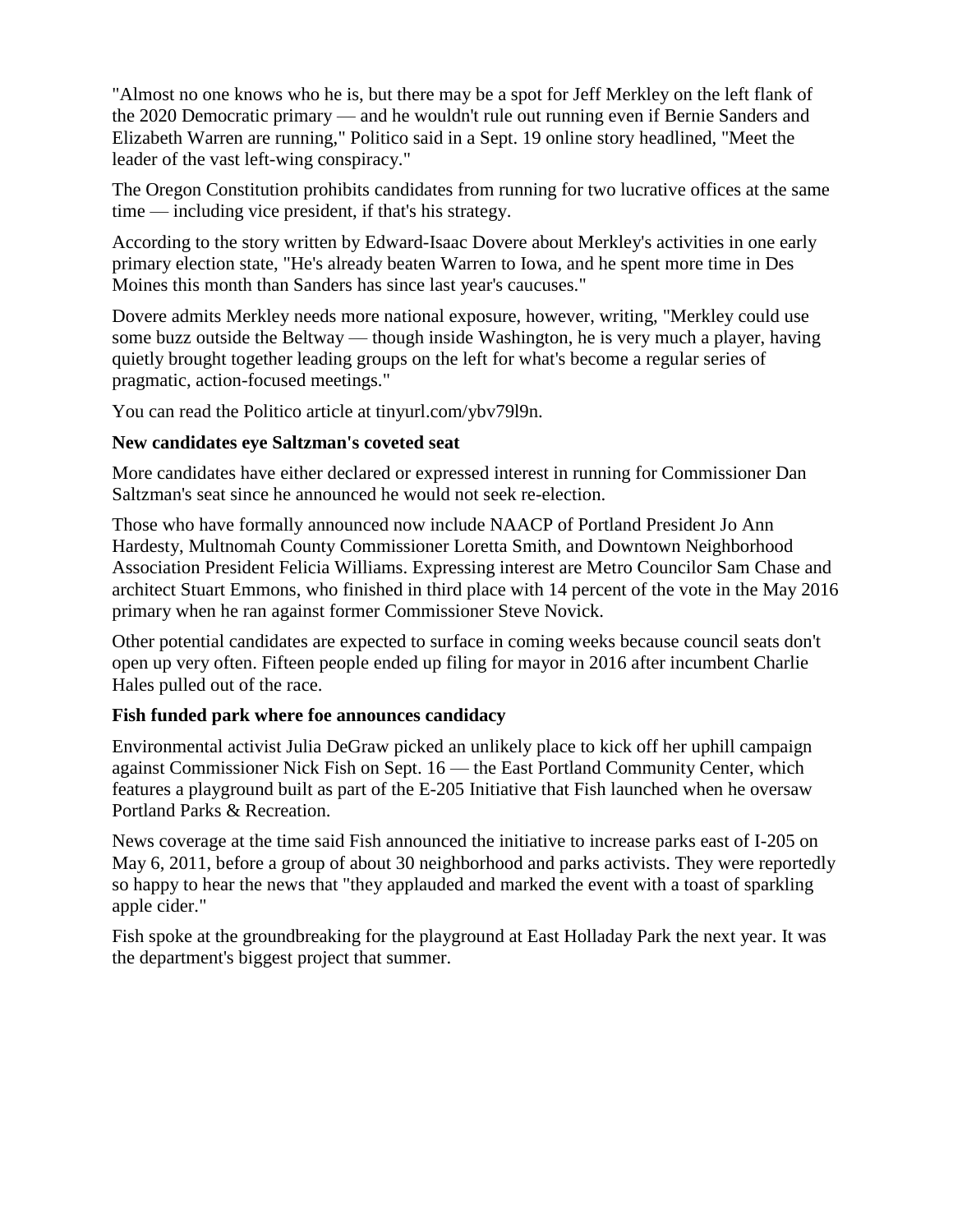### **The Portland Mercury**

### **Hall Monitor: Dibs!**

*By Dirk VanderHart September 27, 2017*

YOU MIGHT have heard: Moneyed institutional investors have come to suckle at the teat of Portland's rental market, and chaos—in the form of mass evictions and drastic rent increases has ensued.

But those investors might soon have new competition, teat-wise: the very tenants whose rents they're looking to raise.

For months, Commissioner Chloe Eudaly's office has been quietly working up a policy that's likely to cause intense debate over how the city wrangles its housing crisis.

Under a proposal the commissioner hopes to introduce in coming months, the city would require owners selling their rental properties to give tenants and the Portland Housing Bureau (PHB) 90 days' notice and the first chance to buy at market rate. Only if both pass up the deal would those institutional investors (and anyone else) be able to grab the property.

"The tenants get the first 60 days to determine whether they want to make this a home-ownership opportunity," says Jamey Duhamel, Eudaly's policy director. "The last 30 days go to the city."

It's the latest shit-stirring proposal from the office that brought Portland landlords mandatory renter relocation payments. Eudaly's folks have earned a reputation in City Hall as pugilists, happy to slug it out for their ideas.

But the "right of first refusal" proposal being hammered out behind closed doors isn't unique. It would be similar to policies in Chicago, Boston, Washington, DC, and elsewhere.

The goals, as laid out by Duhamel, are twofold. By giving tenants (living in either single-family homes or apartment buildings) the prerogative to purchase property, the city might increase homeownership. Duhamel concedes that such arrangements are unlikely until local housing nonprofits figure out how to work with tenant groups on financing.

More likely, she contends, is that the policy would give the city a jump on spending the \$258.4 million affordable housing bond approved by voters last year.

The bond promised to create or preserve 1,300 affordable units in the city, and purchases are slated to begin in October. Eudaly's people believe that giving the PHB an opportunity to buy up apartment buildings at market rate—without having to chase them on the open market—will help officials meet their goals.

"Without that kind of mechanism, they're really just racing against the clock," Duhamel says.

This isn't going to go down easy. In the fight to force landlords to pay relocation fees, Eudaly and her staff had built council support before a fraught February hearing. There appears to be no such support base for this latest plan.

Mayor Ted Wheeler's office says it hasn't been fully briefed. PHB Director Kurt Creager, who can speak at length about similar policies elsewhere, tells me he's got no position "other than pointing out the need to manage expectations and the need to move quickly." Others in City Hall express doubts about the idea.

Eudaly's people get that. And they don't care.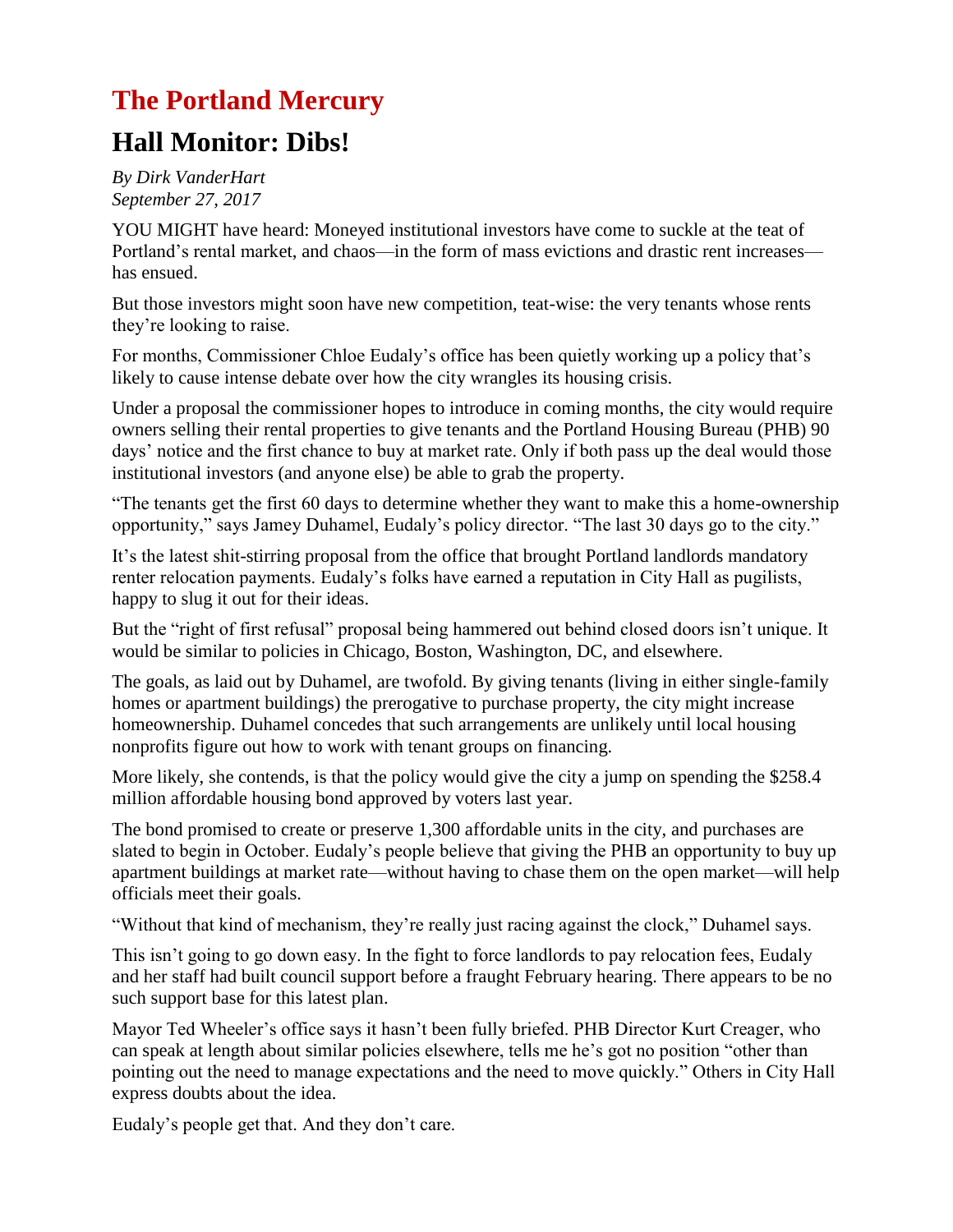"There's going to be a tremendous amount of skepticism," Duhamel tells me. "How it plays out politically is secondary to our concerns."

# **Portland Once Again Finds a Parasite in its Water Supply**

*By Dirk Vanderhart September 27, 2017*

Heavy rains returned to Portland last week. Now cryptosporidium has, too.

The Portland Water Bureau announced this afternoon that it detected crypto—a parasitic microorganism that in some forms can lead to serious health problems in humans—in a water sample taken from the Bull Run watershed on September 24.

"At this time, the bureau and public health partners at Multnomah County continue to believe Bull Run water is safe to drink," PWB Administrator Mike Stuhr said in a news release.

The detection of crypto relatively shortly after last week's heavy rains bolsters the theory that this year's obscenely wet winter is what led to 19 detections of crypto in the water supply from January to March. Those detections came rapid-fire after years of mostly crypto-free results, and led officials to surmise that downpours were washing animal waste into the water supply.

The crypto detections also put Portland out of compliance with a deal they'd struck with federal regulators in 2012 that allowed the city not to treat for the parasite. And that, in turn, led Portland officials to green light a massive filtration plant that will cost as much as \$500 million, under current estimates.

As we wrote in May, that filtration plant is far, far more than Portland would need to battle cryptosporidium (a UV plant that deactivates the threat would cost something like \$105 million). But officials approved the filtration plant anyway, basically under the theory that there's no sign that crypto is an actual problem for Portland's water, but that the federal government would force the city to act anyway.

That being the case, the City Council decided to pull out all the stops on a facility that could battle all manner of potential threats. That would include turbidity that could be caused by forest fires in the Bull Run watershed, a possibility that became all the more real when the recent Eagle Creek fire breached the watershed's boundaries.

Activists who frequently battle the city on water regulation have argued the filtration plant is unnecessary, and say the city should continue to press for an exemption to treatment.

Hit the jump for the PWB's full release:

The Portland Water Bureau received results today from a sample collected on Sept. 24 that was positive for Cryptosporidium, a potentially disease-causing microorganism. The detection was from a sample collected from the Bull Run Watershed intake as part of ongoing monitoring for Cryptosporidium. One Cryptosporidium oocyst was detected in this 10-liter sample. This is the first detection since a series of detections spanning from January to March of this year.

The Portland Water Bureau has monitored for Cryptosporidium under conditions of a variance for the treatment of Cryptosporidium issued by its regulators at the Oregon Health Authority. As a result of the detections earlier this year, the Oregon Health Authority (OHA) informed the Portland Water Bureau that the variance from treating for Cryptosporidium would be revoked no later than Nov. 22, 2017. On Aug. 2, City Council directed the bureau to construct a water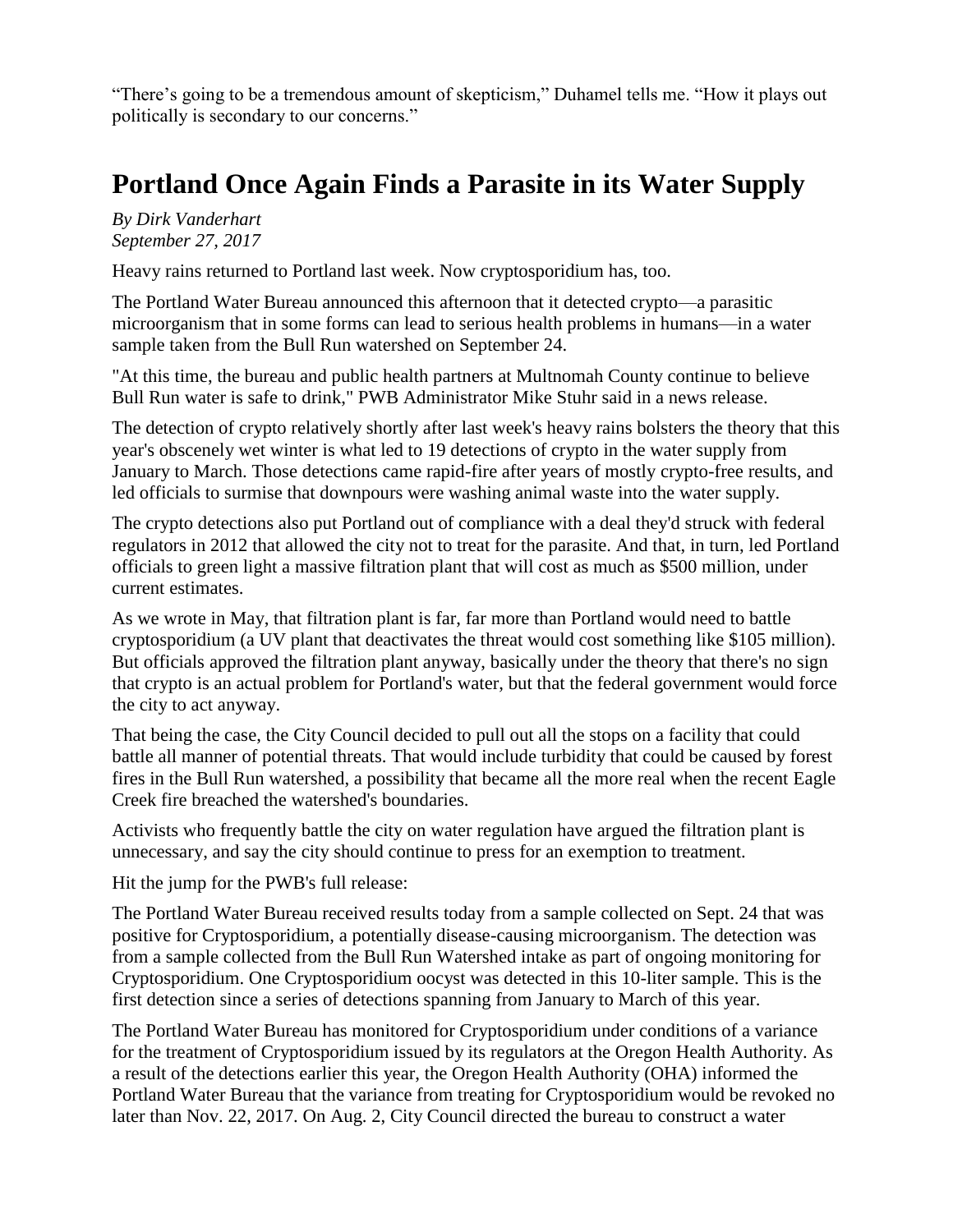filtration plant to meet the Cryptosporidium treatment requirements. The Portland Water Bureau will submit a schedule for construction of a filtration plant and ongoing measures to continue to protect public health to OHA by Oct. 11.

"At this time, the bureau and public health partners at Multnomah County continue to believe Bull Run water is safe to drink," said Portland Water Bureau Administrator Michael Stuhr. "We will continue to monitor for Cryptosporidium, protect the watershed, notify the public, and work with our health partners to make the best decisions for public health."

As always, the bureau recommends that people with severely weakened immune systems seek specific advice from their health care providers about drinking water. There is no need for the general public to take additional precautions.

"We continually monitor for human illness caused by Cryptosporidium but since past detections of Cryptosporidium oocysts in Bull Run water have not been associated with an increase in human disease, I do not expect it to be different this time," said Multnomah County Health Officer Dr. Paul Lewis.

The bureau will continue to sample the Bull Run for Cryptosporidium; gather information about these detections; and notify its regulators, health officials, and the public of any additional detections.

## **Elevators at the Justice Center Were Screwed Up For Weeks**

*By Doug Brown September 27, 2017*

For more than two weeks this month, the jail at the Multnomah County Justice Center was nearly inaccessible to defense attorneys looking to meet with clients, psychologists trying to evaluate the mental competency of the newly arrested, and family and friends hoping to visit locked-up loved ones.

The visitors' elevator at the jail broke down around September 6, and two others went down a week later—each due to unrelated pipe bursts. There are no publicly accessible stairs to the Multnomah County Detention Center, one of the county's two jails, which sits on floors four through eight of the massive downtown building.

"It was the perfect storm," says Multnomah County Facilities Manager Mark Gustafson, who oversees maintenance of the Justice Center. "We had three floods in the matter of two weeks floods that were totally unassociated with each other. I look like the bad guy here as the facility manager, which I've been for 29 years. It really has been bad luck."

Sergeant Cathy Gorton, president of Multnomah County Corrections Deputy Association, says she was escorting two attorneys out following jail visits when she heard what sounded like a waterfall. It was the first and most detrimental of the three incidents. A pipe burst on the 16th floor, sending water down the shaft to the detention center's lone public elevator and flooding a property room in the basement, 18 floors below.

"Electronics and water don't mix very well," Gustafson says, "and when the equipment got wet it just stopped working."

From the September 6 deluge until the elevator was finally operable again last Friday, numerous urgent jail functions were put on hold—potentially keeping defendants locked up longer than necessary.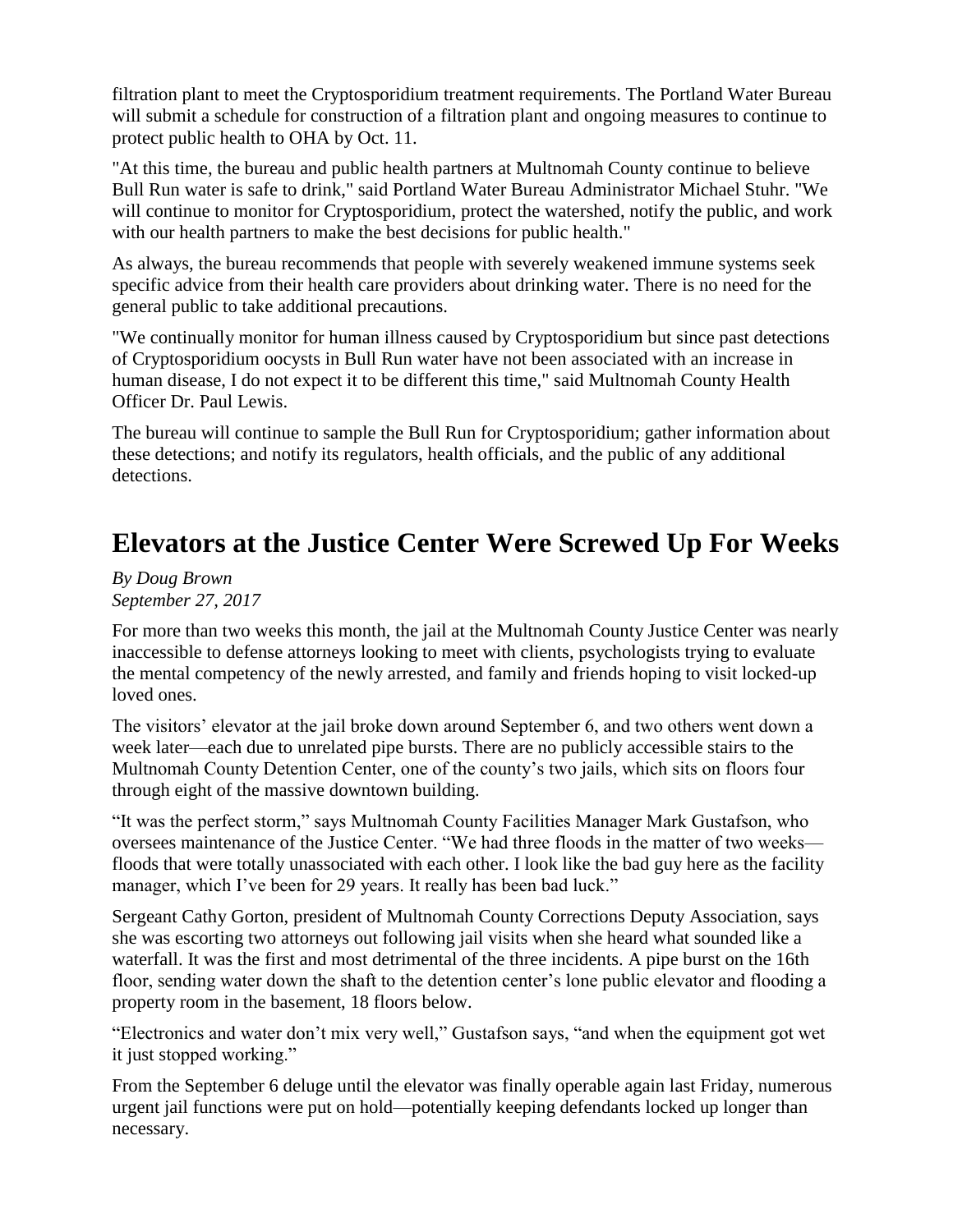"In-person visits to the detention center are either impossible or extremely onerous to do," one public defender told the Mercury, an account backed up by other attorneys, psychologists, and the county's chief criminal judge. Some attorneys have been able to use the staff elevators, escorted by corrections deputies, but it's been difficult and inconvenient, they say.

"We were already really, really limited to when we can call and visit clients," the public defender said, requesting not to be named for fear of perception among colleagues. "When you're dealing with misdemeanor clients, a lot of the people who are in jail are only still in jail because you haven't gotten them to court yet. If you can't get ahold of them to figure out if they want to take a plea, or if they have an argument about how we can get them released, they just sit there until we figure that out."

Forensic psychologists—doctors who help determine if a defendant is mentally fit to stand trial or if they should go to a mental health facility—have also been kept away.

"For the first week or so, none of us could go in to see anybody," one psychologist told the Mercury last week, asking not to be named for fear of burning bridges with jail staff. "Finally, we figured out we could see people on the third floor, but those rooms are usually booked, or there's a long wait to see somebody."

Even when they could meet with defendants, the psychologist explained they couldn't actually have in-contact visits. The defendants and psychologists instead had to communicate through a window via phone, thwarting the ability to do necessary testing.

"If you're trying to figure out if a person has intellectual disabilities, low intellectual function, low IQ, you can't do that kind of testing if you're separated by glass," the psychologist said. Those tests require subjects to physically touch materials and use a pencil and paper, which cannot be done in "no-contact" rooms. "It's a problem. It slowed down our ability to quickly evaluate defendants who have mental health problems and, because of that, it slows down the court process, impacting people with mental health problems to a greater extent than it impacts defendants who do not have mental health problems."

Edward Jones, the chief criminal judge in Multnomah County , met with Sheriff Mike Reese and Gustafson last Thursday, a day before the elevator was finally fixed.

"Jail elevators are not off-the-shelf problems, parts can be hard to find," Jones told the Mercury in an email. "It has created problems for lawyers trying to meet with their clients (some things can't be done on the phone) and for psychologists and other experts who need to sit down with a defendant.... Bottom line: some things will be slower, and people will have to work harder, but we will get the cases resolved."

The detentions center's issues go beyond the one elevator. Two staff-only elevators went down after separate water leaks from faulty pipes on the 13th floor last week, Gustafson said. One of them trapped two corrections deputies and an inmate inside until Portland Fire & Rescue could spring them free.

Are three elevator-closing floods indicative of a larger complication at the Justice Center? "The problem is that it's a 37-year-old high-rise building," Gustafson said. "The whole issue with elevators is electronics, just like computers. We did an upgrade in 2007—so here we are 10 years later, and they're obsolete."

As of Friday, all elevators in the building are working. When the next faulty pipe bursts is anyone's guess.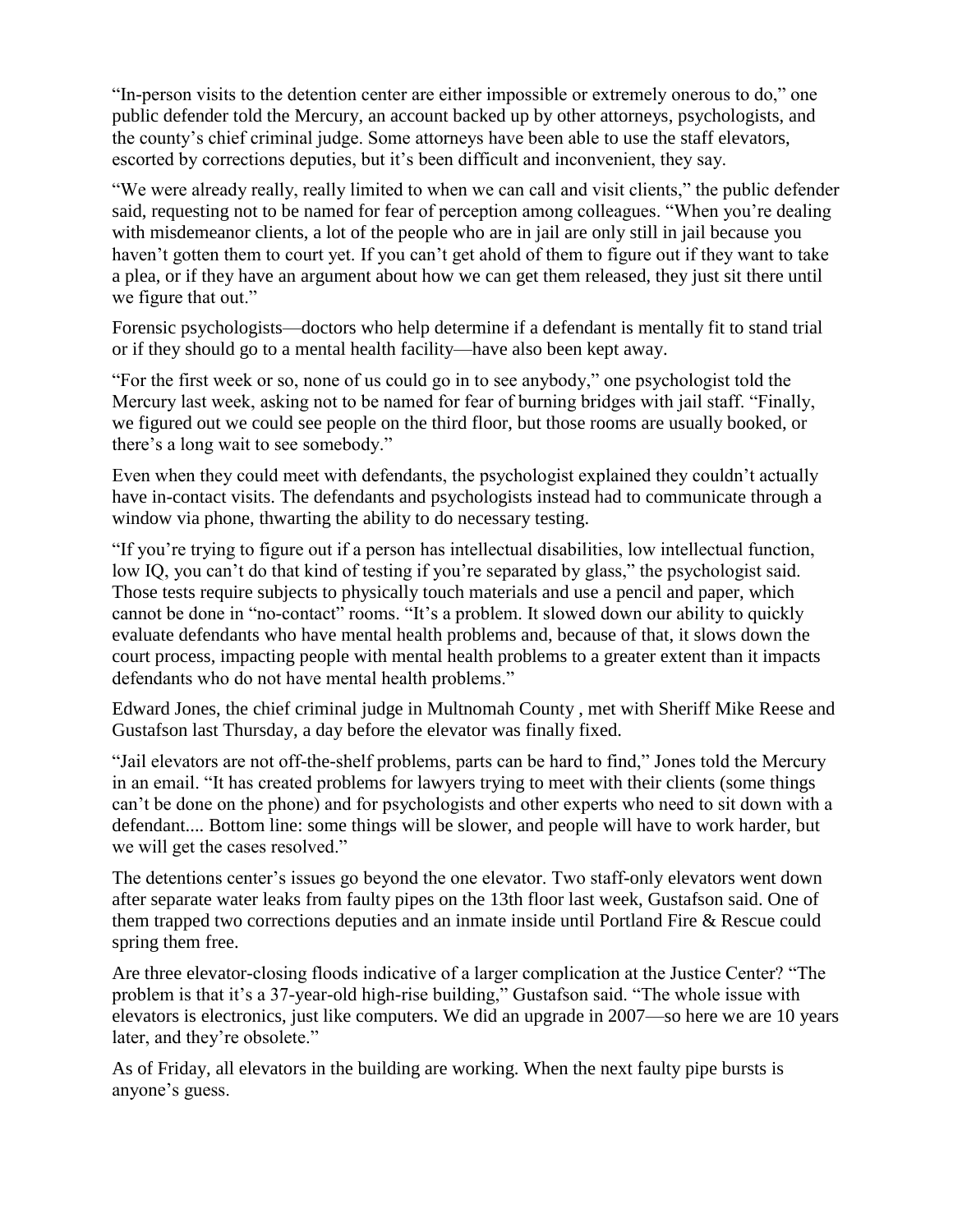"In regards to elevators," says the forensic psychologist, "all I can say is they really have their ups and downs."

# **The Portland Business Journal**

## **5 things to know, including what \$1M could get you in the age of Trump**

*By Andy Giegerich September 28, 2017*

If you find yourself in the PBJ offices today, you'll see a couple of beaming faces. Baseball will occasionally do that to you. Sometimes, it hits you when you least expect it.

With a Twin-kle in our eye, (ouch) we invite you to Cub on in (bigger ouch) and check out today's Five Things to Know.

### **Shoe 'nuff**

The story of the week — month? year? — locally continues to be the college basketball bribery scandal that ensnared a top Adidas executive.

The PBJ's Clare Duffy is on it: Here, she presents three of the big questions remaining as more details emerge.

#### **Legal matters**

If you enjoy delving into environmental law matters, check out the decision issued this week regarding the city of Portland's dispute with Monsanto.

Essentially, it looks like the city can continue pursing its case relating to PCBs, although it will only be able to pursue one of the four claims (that claim being "nuisance") it had sought in the longstanding matter. However, a federal judge also ruled that three of the four city arguments against

Here's the case itself. The blog Law360 has a good analysis here.

The Port of Portland is also suing Monsanto over PCBs.

#### **Rooms to grow**

Hotelier Gordon Sondland — his Provenance Hotels group includes, locally, the Heathman, Hotel Lucia, Hotel deLuxe, the Sentinel and the new Dossier — could be in line for an ambassadorship within the Trump administration.

The Oregonian has details here. A neighbor of Sondland told the publication she was interviewed by the State Department, which regularly gathers background on prospective and current workers.

It came to light in April that Sondland had quietly donated \$1 million for Trump's inauguration festivities. Many corporate entities regularly contribute money to inaugural programs regardless of the incoming president's political affiliation.

A little more than a year ago, Sondland and Bashar Wali, president of Provenance, had initially been listed among the hosts of a fundraiser for Trump. That changed after Trump feuded with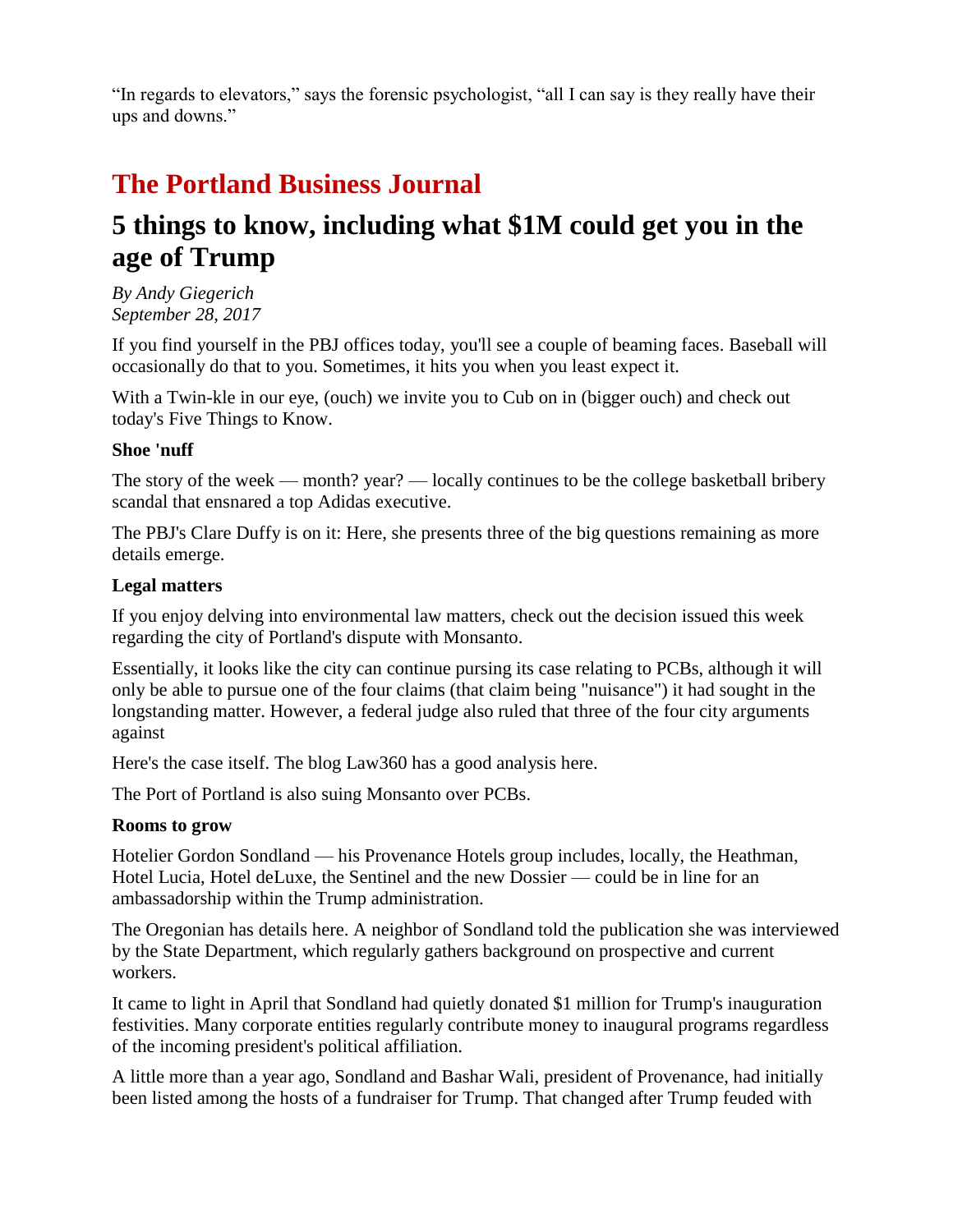Gold Star parents Khizr and Ghazala Khan. Sondland and Wali eventually told the Oregonian they wouldn't support Trump for president.

### **Southern Oregon report**

The Oregonian landed another compelling story today: It looks like Douglas County, "a local government so broke it closed all its public libraries earlier this year," spent federal funds on a "pro-timber" video.

Plus, "It gave \$71,000 to Wildlife Services, a federal animal trapping agency, for work that included killing bears and porcupines on public and private timber land," writes the O's Rob Davis. "The animals eat the inner bark of Douglas fir, damaging timber crops."

County Chairman Chris Boice told Davis the grants — \$250,000 went toward the videos — were for educational purposes.

### **Kiss me off the bus**

TriMet officials said yesterday ridership numbers have dropped significantly since 2009.

As KOIN, via the Portland Tribune, reports, the figures indicate a 9 percent decline in bus ridership since 2009. The reason? Gentrification, which has changed the demographics in various service areas, resulting in, yes, fewer riders. Not to mention the rise of ride-sharing services.

The news might surprise anyone who's had to wedge themselves onto any bus that picks up riders between 5 p.m. and 6 p.m. Then again, the biggest drops have come on the weekends and during off-peak hours, when ridership has dropped by some 40 percent

## **Portland formally joins Monsanto PCB lawsuit**

The city of Portland has joined a case that charges Monsanto favored "profits over ecological and human health."

Portland becomes the eighth American city to file against Monsanto. The case relates to PCBs, of which Monsanto "was the sole U.S. manufacturer," according to a release touting the case.

The city began exploring whether to join the suit earlier this year. Two-thirds of those responding to a PBJ poll on the issue said Portland was justified in taking legal action.

"Portland's elected officials are committed to holding Monsanto accountable for its apparent decision to favor profits over ecological and human health," said Tracy Reeve, Portland's city attorney, in a release. "Monsanto profited from selling PCBs for decades and needs to take responsibility for cleaning up after the mess it created."

Portland joins the California cities of San Jose, Oakland, Berkeley, San Diego and Long Beach, along with Seattle and Spokane, in filing the case. The city filed the matter in U.S. District Court.

The city "has spent and will continue to spend significant public funds as a result of PCB contamination in the Willamette River and Columbia Slough," wrote Baron & Budd, a law firm contributing to the cities' case.

From the release:

Monsanto was the sole U.S. manufacturer of PCBs, which are harmful to fish, birds and other animals. They are known carcinogens and present other health risks to humans, including damage to immune, reproductive, nervous and endocrine systems. Monsanto manufactured over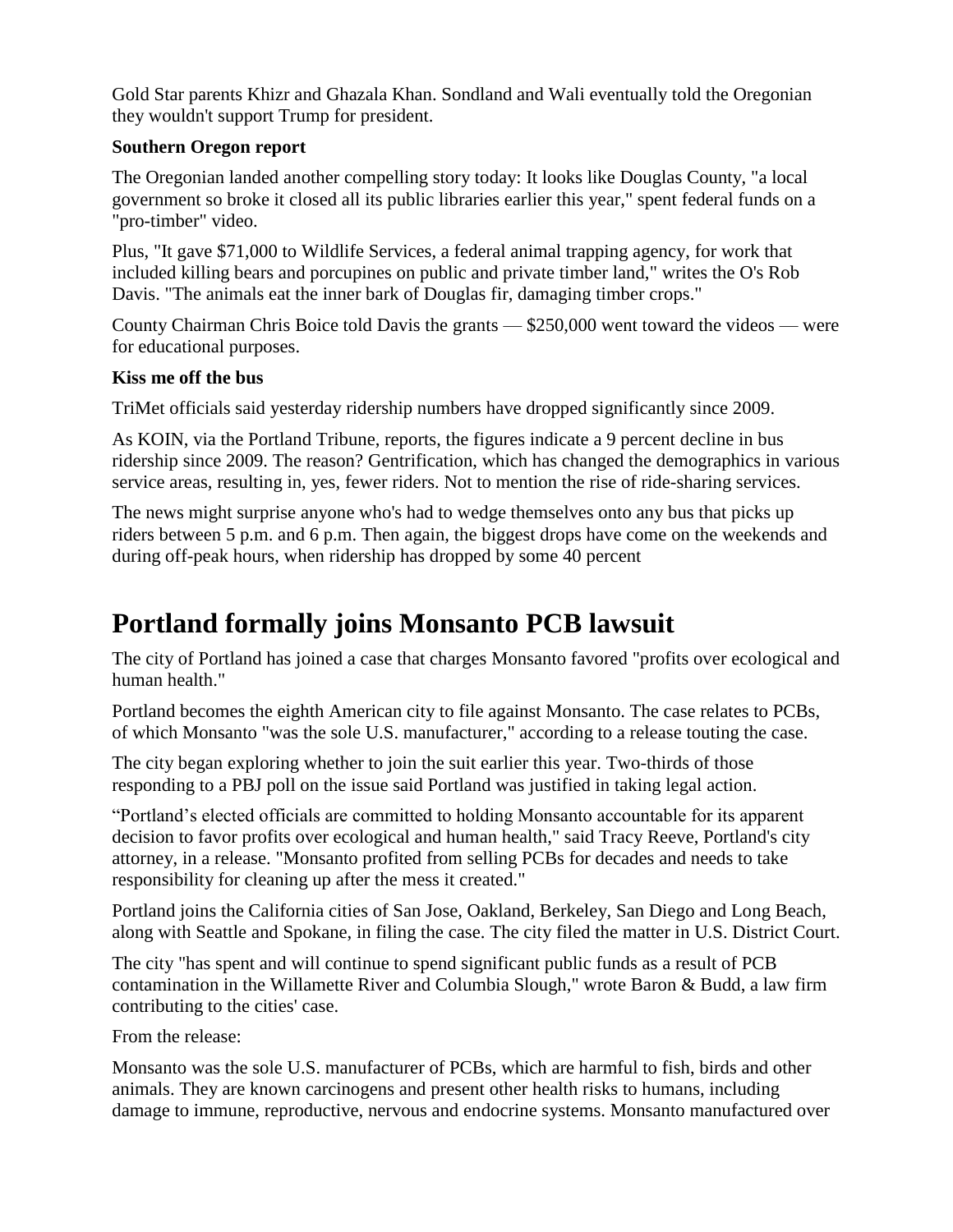1 billion pounds of PCBs between the 1930s and the 1970s, when Congress banned PCBs because they are so dangerous. Monsanto's own documents show that Monsanto continued to sell PCBs long after it knew of the dangers they presented to human health and the natural environment.

Monsanto's Scott Partridge responded to the filing by noting that it could delay efforts to clean the Portland harbor.

"This self-serving claim was instigated by trial lawyers in search of a windfall who aggressively shopped their services to Portland government officials," said Partridge, the company's vice president of global strategy. "By joining this speculative legal scrum, city officials have signed on to an open ended commitment of Portland taxpayer resources that will drag on for years and, in the end, may only serve to uncover the fact that the city itself is responsible for discharging the PCBs.

Partridge said there's no evidence Monsanto sent any PCBs into Portland waterways.

"The contrived legal theory is grossly out of step with governing authorities, has been rejected by other courts around the country and should ultimately be rejected by the Portland court," he said. "Monsanto takes seriously its own environmental responsibilities and believes that those who spilled, released or allowed PCBs into the harbor should be held accountable for cleaning it up."

In the meantime, the St. Louis Business Journal reports that Bayer has upped its offer to buy Creve Coeur, Mo.-based Monsanto.

### **The Skanner**

### **A New Vision for Albina**

*By Christen McCurdy September 27, 2017*

A group of volunteers has put together an ambitious new plan for Northeast Portland – one they envision as livable, equitable and taking full advantage of Willamette River access.

Group members Rukaiyah Adams, chief investment officer at Meyer Memorial Trust and Michael Alexander, the retired CEO of the Urban League and a former member of Regence Blue Cross Blue Shield's management team, unveiled drawings last week that were the result of two years of discussion and visioning by a group involving community members, developers and leaders in the business community.

The plan – which for now is called the Albina Vision – includes mixed-use buildings and dense housing that can accommodate multiple income levels, as well as easy access to amenities. Adams noted that when she commissioned the drawings, she guided illustrators to portray residents of many races, and to include cultural signifiers that show the envisioned neighborhood is not just for affluent White people.

The 20-person group – which includes Moda Health executive vice president Steve Wynne, former city commissioner and Moda public policy executive Jim Francesconi and developers John Carroll and Tom Cody, as well as retired Parks director Zari Santner — was convened two years ago by officials at Moda and the Portland Trail Blazers to investigate a possible future for the area. The region includes undeveloped property owned by the Blazers —more specifically, by Vulcan, a business development venture owned by Blazers owner Paul Allen.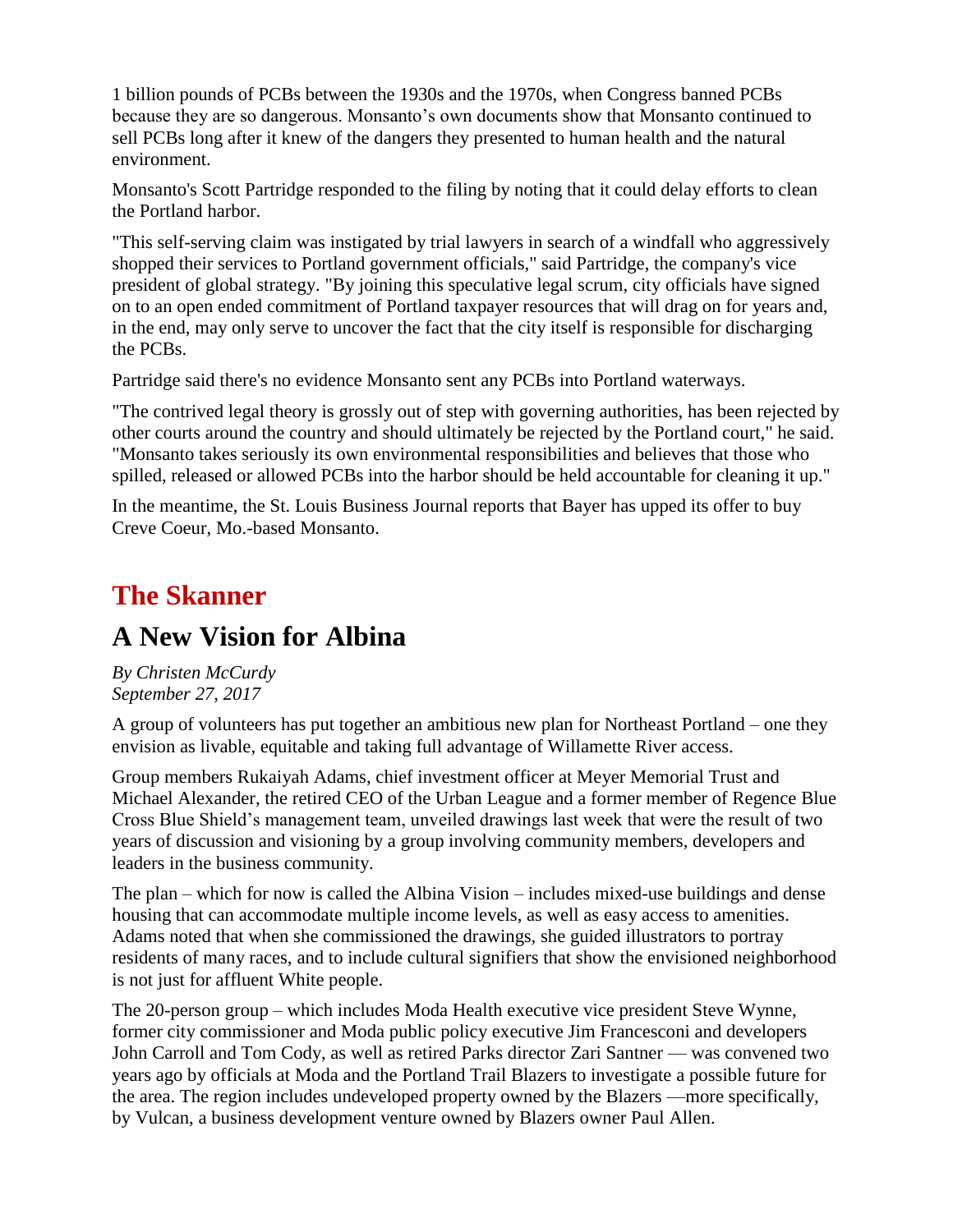Adams said the group was convened at the behest of then-Mayor Charlie Hales and that the guiding concept has been twofold: to push back against the "primacy of the car" in urban design, and to buck a longstanding trend of displacing Black communities to neighborhoods with lower property values and fewer amenities.

The plan incorporates an area situated on the north by the Broadway Bridge and the Blanchard school site, on the south by the Steel Bridge, on the west by the river, on the east by the Lloyd district.

Adams took inspiration from the city of Berlin, Germany, the Presidio in San Francisco and Battery Park City in New York, and sought to incorporate arts in the design as well as taking advantage of access to the river. It includes a new street grid that would build over the Interstate-5. (Adams and Alexander said they are "agnostic" on the proposed plan to widen the freeway.)

"This is a vision that will hopefully guide the development over decades," Alexander said.

The project is ambitious from a design perspective, and details on the "how" are murky. But organizers also want its execution to be guided by a different set of principles than have guided Portland's urban development in the past.

"It's the ability to talk and to think without being constrained by, 'How do we make the most money?'" Alexander said.

### **'This is our home'**

"Time doesn't stop. We'll continue to see change. We can either direct the change or witness it," Alexander said. "It goes without saying there have been a number of times in the past, particularly in Northeast Portland, when the community has seen change foisted upon it, and has not felt very positively engaged, respected or treated."

The construction of the Veterans' Memorial Coliseum and Moda Center (originally known as the Rose Garden) is a case in point. The Veterans Memorial Coliseum opened in 1960 and was part of a series of "urban renewal" projects for which hundreds of homes, many occupied by Black families, were razed.

Or as Adams puts it, "We destroyed the homes of Black veterans to put up a monument to White veterans."

Adams' vision for the project includes a public memorial to the Great Migration, the historical term for the movement of African Americans from rural, Southern communities to urban communities in the North and on the West coast. That includes Portland, whose Black population grew tenfold during World War II.

Adams' family came to Portland shortly before World War II, and she's engaged with the project out of a sense of obligation to that history.

"Our story is a story of itinerancy. We were brought on boats, and the motion of the sea cast us upon the eastern shore of the United States. We moved northward, and east and westward voluntarily, on foot, by car, escaping violence. Then we arrive in the city (of Portland) and a flood displaces us from our original neighborhood here. Urban development pushes us north and east," she said. "This is the first time that African Americans have been able to stop, turn around and say, 'We're not going anywhere. This is our home. It belongs to us.'"

#### **What's next?**

One of the distinctions between this vision and a more traditional development master plan is that stakeholders envision a different governance structure. No official organization has been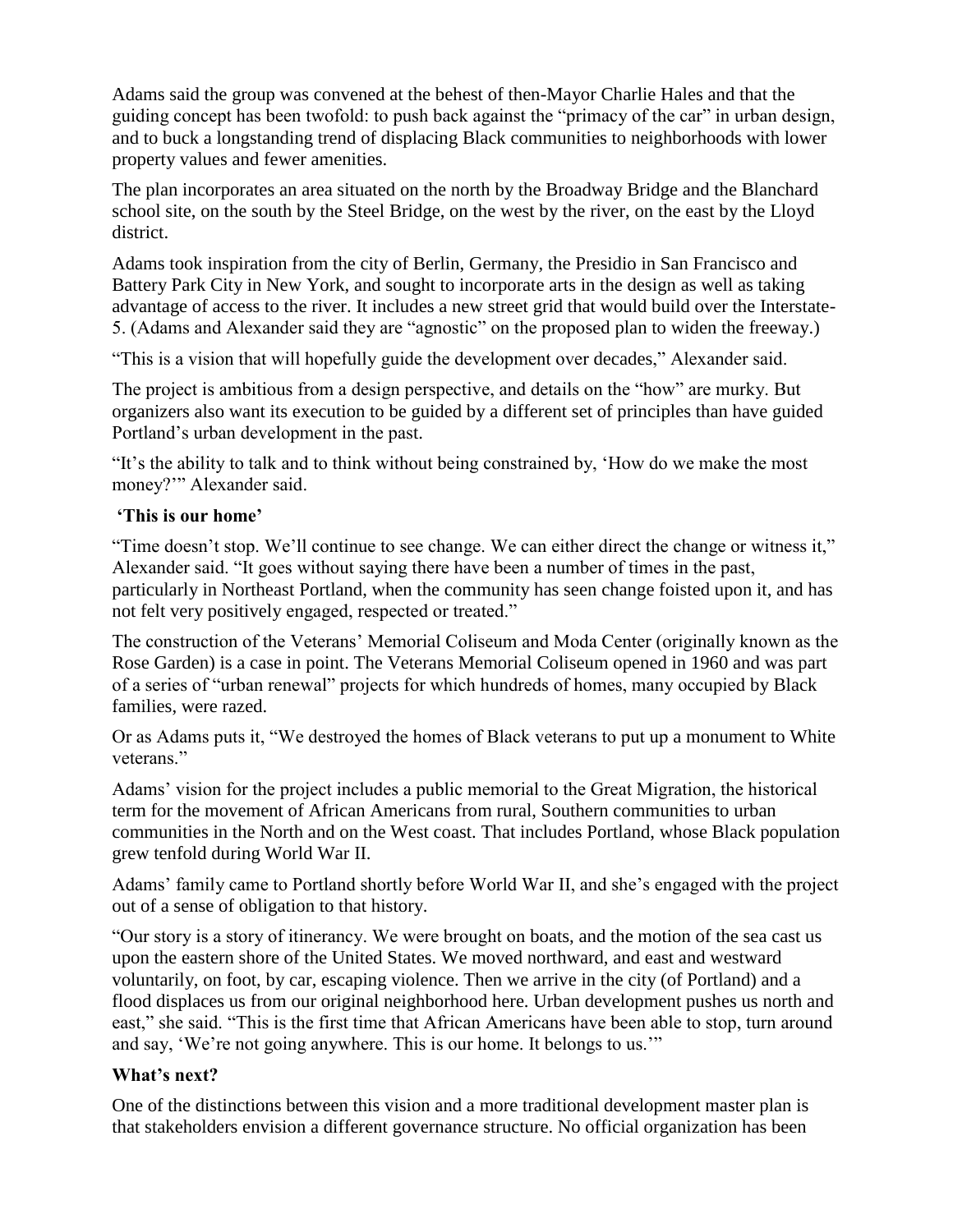formed, but stakeholders are mulling the creation of a nonprofit with guiding principles that can carry development into the future.

"We want the city to come to the table as a landowner, not as a regulatory authority," Adams said. She said Hales deliberately convened the group outside of the "sausagemaker" of what was then called the Portland Development Commission, which had been accused of generating inequity in the past.

Right now, Vulcan leases the property under the Rose Quarter, but owns the river front land, and is in the process of conversations with the city to renegotiate the lease. That means next steps are "murky," Adams said. But murky, she added, is okay.

The Albina Vision group is not the only group to cast an eye towards developing the Rose Quarter in recent years. Last fall, The Oregonian reported that a group of developers had "quietly pitched" a plan to redevelop Memorial Coliseum, which is on the National Historic Registry and is in need of repairs. Mayor Ted Wheeler has sold the I-5 redevelopment plan as an economic boon for communities of color, though no advocacy groups representing communities of color have taken positions on the subject and few citizens of color have commented.

In 2012 Portland architect and urban designer Michael McCulloch created a plan for the Portland Development Commission (now called Prosper Portland) called the Rose Quarter District Plan. The advisory group included personnel from Nike and the Trail Blazers, and included a plan to put a large running track inside the Coliseum. That plan languished, he said, because Nike never pulled the trigger.

"There's been plan after plan after plan for this," McCulloch said. "The problem is, architects can dream up all kinds of cool stuff and they can draw all kinds of cool stuff. That's not a problem. Getting the political and economic forces to align, that's the problem." One major problem he foresees is moving the railroad, which takes up a lot of waterfront property in Northeast Portland.

But, McCulloch said, one big change can set off a chain reaction.

John Russell, who developed PacWest Center and 200 Market and has served on numerous design commissions and chaired the political committee of the Oregon Business Association, has spoken with Adams and Alexander about the Albina vision and is also skeptical, given the complexity of what the stakeholder group has in mind.

But he noted that Paul Allen's involvement in the project is an encouraging indicator. Allen was instrumental in the redevelopment of South Lake Union in Seattle, an area Russell describes as a "jewel" which was previously downtrodden.

"Allen has some experience that gives me some optimism that his development company, Vulcan, is willing and has the knowledge to do some dramatic things," Russell said.

Alexander and Adams acknowledge the current version of their plan is light on specifics. But they're also in it for the long haul – for the Portland of a few generations from now.

"We're impressing our cultural values on our economy. We're saying that our commonwealth here is really, really important," Adams said. We don't want to just drive individual wealth through a development plan where people will name buildings after their English children's names. We're not trying to drive individual wealth, although there will be tons of contracting opportunities and tons of wealth-building in this, what we're really saying is we want to build community up here. We want to be intentional about that."